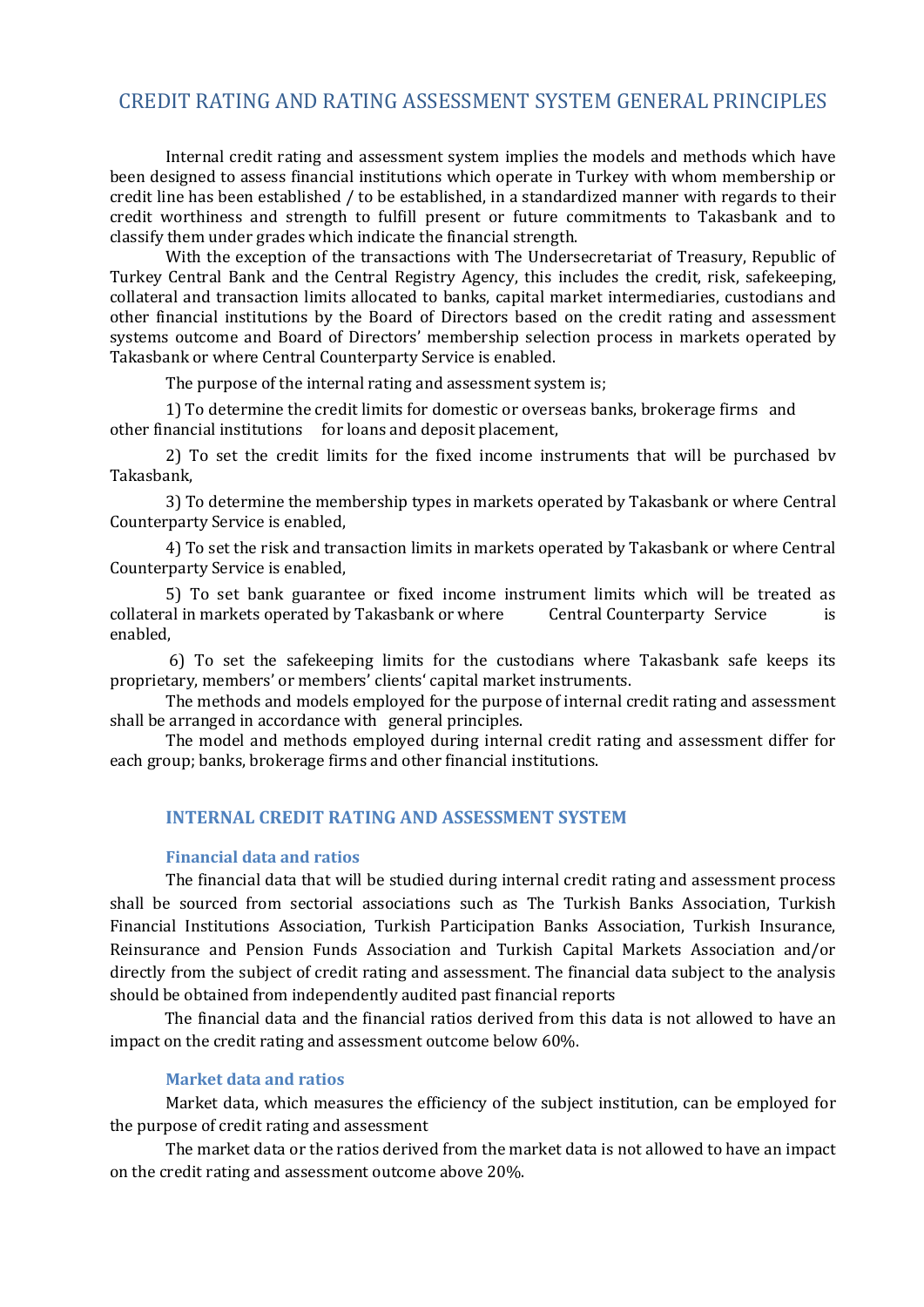### **Corporate governance notes and other non-financial data**

For the purpose of credit rating and assessment, the corporate governance ratings assigned by the rating agencies authorized by the Capital Markets Board and non-financial data such as mid and upper level manager's moral character, & competencies, the credibility and operations of their shareholders may be employed.

Independent corporate governance ratings and other non-financial data are not allowed to have an impact over 40% to the credit rating and assessment outcome.

#### **Threshold or base value and ratios**

In the course of internal credit rating and assessment, to assess if the evaluated institution's data and ratios are positive/ sufficient or negative/insufficient or to assess the degree of positivity/ sufficiency or negativity/ insufficiency, the related group's or sector's averages, standard ratios or generally acknowledged or expert opinion based ratios are employed as threshold or base value or ratio.

#### **Credit rating and assessment outcomes**

The internal credit rating and assessment models' outcomes classify the evaluated institution's short term (up to 1 year) financial strength into one of the five groups below:

#### **Exhibit 1 – Credit rating and assessment outcomes**

| < <a>&gt;</a> | < <r>&gt;</r> | <<(.>>     | $\langle \langle   \rangle \rangle$   | < <h>&gt;</h> |
|---------------|---------------|------------|---------------------------------------|---------------|
| Very Strong   | Strong        | Sufficient | Mildly Insufficient Very Insufficient |               |

#### **Comparison with the independent credit ratings**

The measurability efficacy of the internal credit rating and the assessment models is compared and tested against the credit rating the evaluated institution receives from independent credit institutions. The procedures map each model's internal credit rating and evaluation rating system with rating system based on internationally accepted notions and deployed by independent credit rating agencies. According to the mapping charts if there is significant discrepancy, the internal credit rating and assessment outcome is rectified based on the independent credit rating agencies' ratings. The rectification is arbitrary whenever the internal credit rating and assessment models indicate a lower credit rating, however mandatory if vice versa. The evaluated institution's overseas headquarter or domestic or overseas majority shareholder's credit rating is taken into account on the basis of its support strength and intention as well as impact on the institution, to rectify the internal credit rating in a positive or negative manner.

The independent credit rating agencies, whosever credit ratings are considered, are selected on the basis of their national and international credibility, whether their independent credit ratings are acknowledged by the banking regulation and authorized by the BRSA or CMB.

## **INTERNAL CREDIT RATING AND ASSESSMENT BASED MEMBERSHIP**

The internal credit rating and assessment outcome may be taken into consideration to discriminate between general or direct clearing / central counterparty membership in markets operated by Takasbank and/or central counterparty service is enabled.